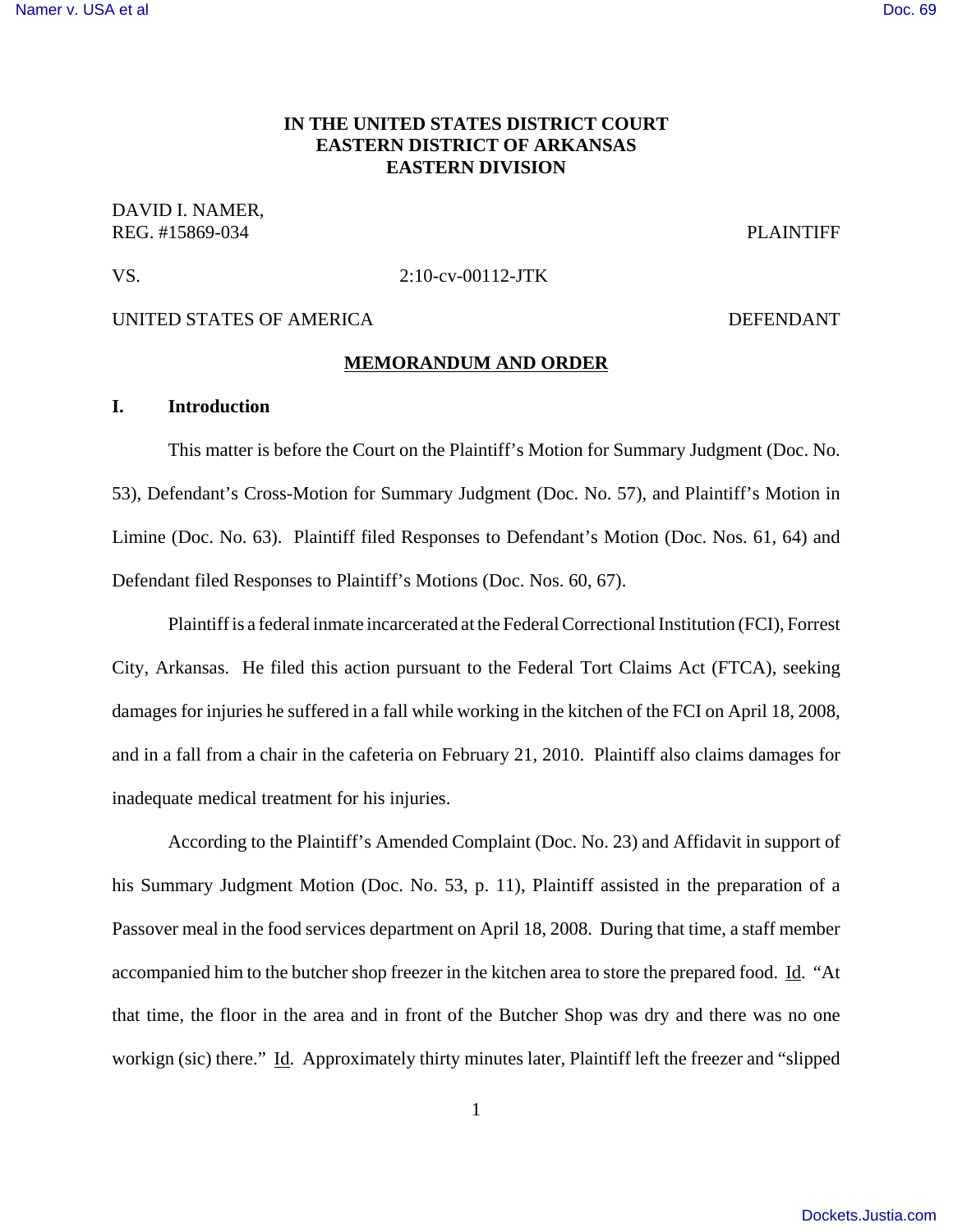on greese (sic) and water that was on the floor." Id. As a result of the fall, Plaintiff sustained trauma to his mouth and jaw, a broken nose, bruises, trauma to his hip, left knee, and right shoulder. Id.

Later, on February 21, 2010, Plaintiff fell while sitting the dining room of the FCI. He claims the seat gave way, causing him to fall to the floor, and exacerbating his prior knee and shoulder injuries. Id. Plaintiff and a FCI employee inspected the seat and found that two small screws held the seat in place. Id. at p. 12. Plaintiff alleges that after the 2008 fall, he continuously complained about the pain in his mouth, jaw, left knee and right shoulder, and was promised he would be seen by specialists for his injuries. Id. He states recommended follow-up visits and MRI tests were not timely provided, and that he did not receive surgery to his knee and shoulder until August, 2011, and September, 2011. Id. He also claims he was denied access to an oral surgeon for his mouth and jaw injuries. Id.

# **II. Summary Judgment Motions**

Pursuant to FED.R.CIV.P. 56(a), summary judgment is appropriate if the record shows that there is no genuine issue of material fact and the moving party is entitled to judgment as a matter of law. See Dulany v. Carnahan, 132 F.3d 1234, 1237 (8th Cir. 1997). "The moving party bears the initial burden of identifying 'those portions of the pleadings, depositions, answers to interrogatories, and admissions on file, together with the affidavits, if any, which it believes demonstrate the absence of a genuine issue of material fact." Webb v. Lawrence County, 144 F.3d 1131, 1134 (8th Cir. 1998), quoting Celotex Corp. v. Catrett, 477 U.S. 317, 323 (1986) (other citations omitted). "Once the moving party has met this burden, the non-moving party cannot simply rest on mere denials or allegations in the pleadings; rather, the non-movant 'must set forth specific facts showing that there is a genuine issue for trial." Id. at 1135. Although the facts are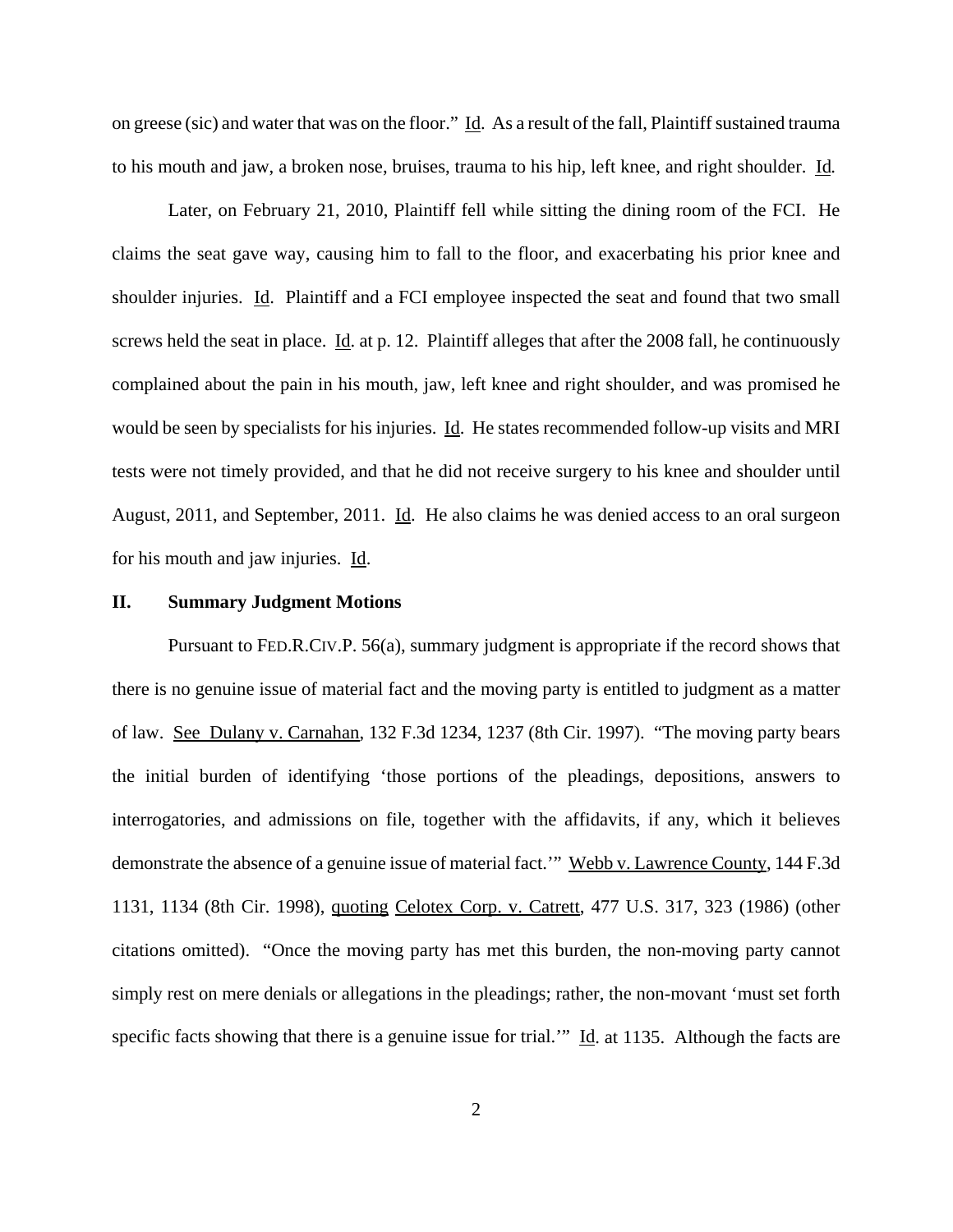viewed in a light most favorable to the non-moving party, "in order to defeat a motion for summary judgment, the non-movant cannot simply create a factual dispute; rather, there must be a genuine dispute over those facts that could actually affect the outcome of the lawsuit." Id.

### **A. Plaintiff's Motion**

Plaintiff claims Defendant owed him a duty to maintain a safe environment and to provide reasonable and timely medical care and treatment. He states there is no dispute of fact that he slipped on a wet floor, that Defendant was not aware of the condition of the floor, and that no warnings were placed about the condition of the floor. In addition, he states no dispute of fact exists that Defendant replaced welded seats in the dining room area with seats manufactured by the FCI industry, which were installed by FCI workers using screws. He claims Defendant's failure to ensure the proper installation of the seats breached its duty to provide for his safe-keeping. Finally, he claims no dispute that Defendant failed to timely and adequately provide him medical care for his injuries. He states surgery to his fractured nose was delayed for five months, surgery to his left knee was delayed for 41 months, surgery to his shoulder was delayed for 45 months, and that he never received treatment from an oral surgeon.

### **B. Defendant's Response and Cross-Motion**

## 1. FTCA claims for falls

Defendant states the FTCA provides for a limited waiver of sovereign immunity for torts committed by its employees acting in the scope of their employment, in situations where a private individual would be liable under similar circumstances. 28 U.S.C. § 1346(b). In these situations, the court looks to state law regarding the liability of private persons, and Defendant cites other cases where inmate personal injury slip and fall cases have resulted in the application of state law premises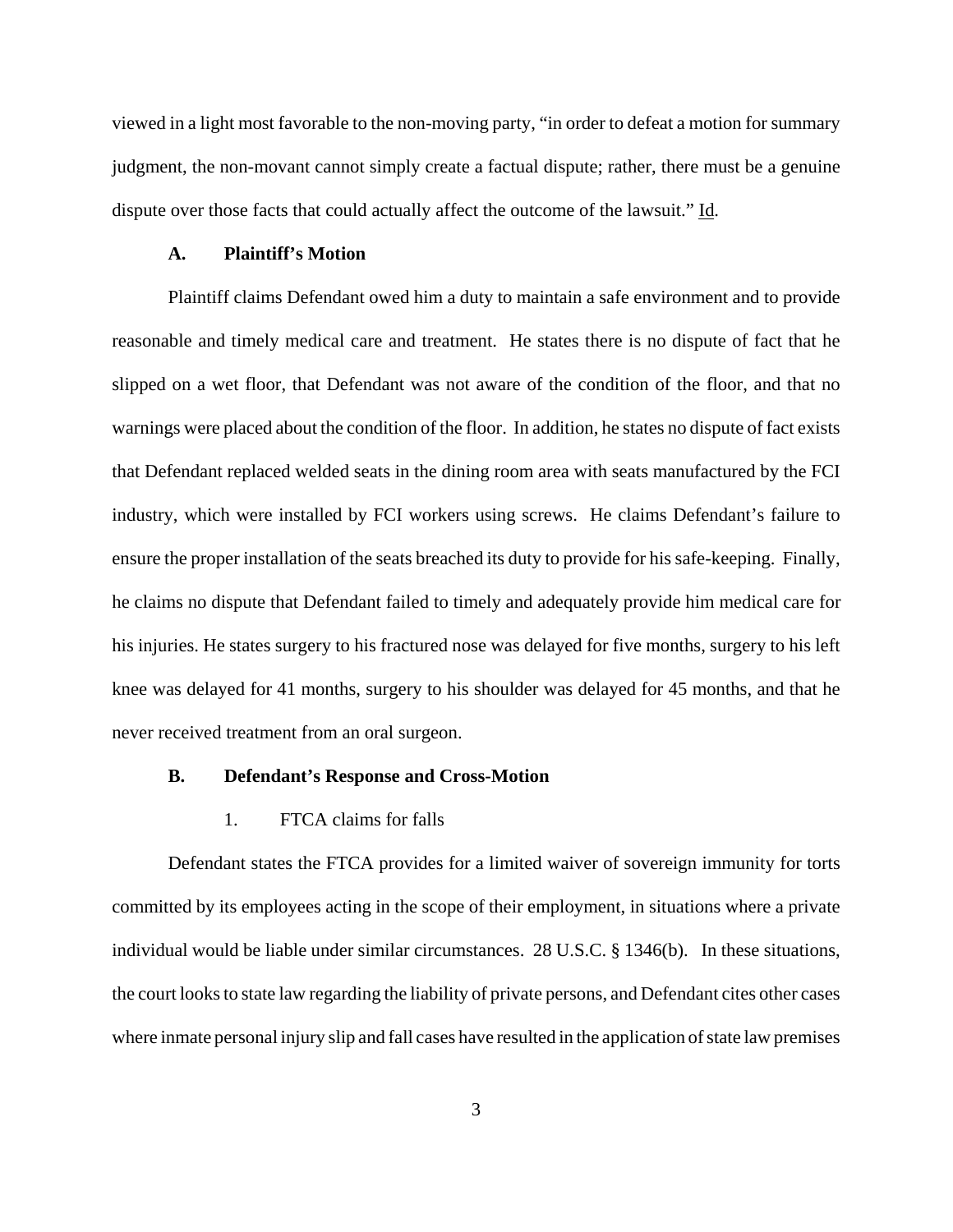liability and the duty of care owed by the premises owner to an invitee. See Carson v. Corrections Corp. Of America, 2011 WL 1656509 (D.Colo. 2011); Bauer v. United States, 2010 WL 4942224 (M.D.Pa. 2010); and Schwensow v. United States, 2010 WL 1064062 (E.D.Mich. 2010).

In Arkansas, Defendant states a property owner owes a duty of care to invitees to maintain the premises in a reasonably safe condition. ConAgra, Inc. v. Strother, 68 Ark. App. 120, 5 S.W.3d 69 (1999). In order to establish a violation of the duty of care owed in a slip and fall case, a plaintiff must prove either (1) that the presence of a substance on the floor was a result of the defendant's negligence, or (2) the substance was on the floor for such a length of time that the defendant knew or reasonably should have known of its presence and failed to use ordinary care to remove it. Fayetteville Diagnostic Clinic, Ltd. v. Turner, 344 Ark. 490, 495, 42 S.W.3d 420, 423 (2001). "The mere fact that a person slips and falls does not give rise to an inference of negligence." Id.

Based on this standard, Defendant states Plaintiff cannot support a prima facie case against it for negligence. With respect to the April, 2008 fall, Defendant states that Plaintiff claims the floor deteriorated within thirty minutes and provides no evidence that the presence of the alleged grease and water on the floor was the result of negligence by an FCI employee, or that it was present on the floor for such a length of time that staff were aware or should have been aware of the condition. Furthermore, Defendant notes that Plaintiff slipped and fell on a wet floor in the food services area prior to this time, in February 2007, and was aware from this prior incident that inmate workers mopped often in areas and that any part of the floor could be wet. With respect to the February, 2010 incident, Defendant states Plaintiff does not support his claim that FCI employees were aware that the seats were constructed with an insufficient number of screws, or that prior to that time any other seats had collapsed under the weight of an inmate.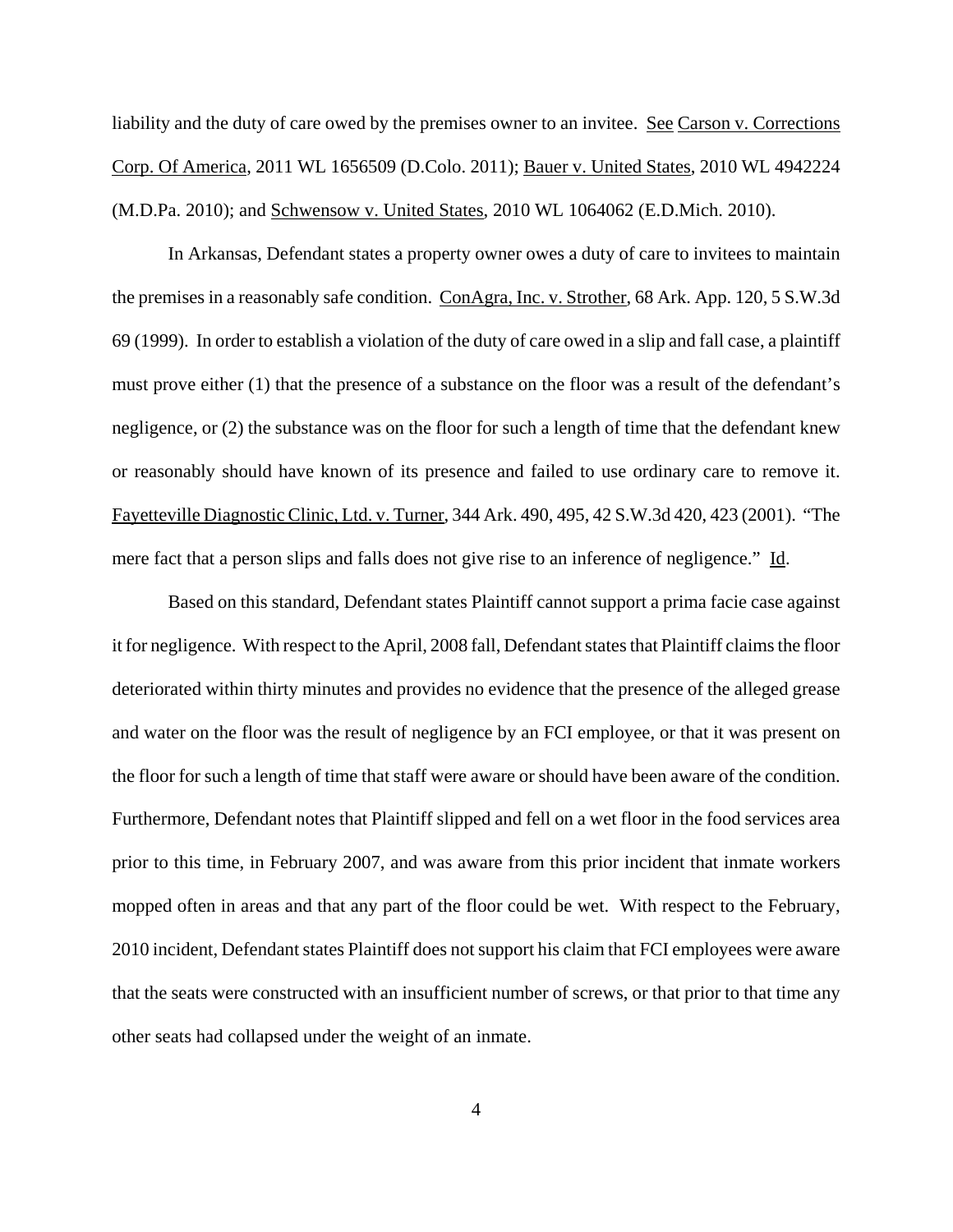# 2. Failure to Exhaust

Defendant also states that Plaintiff failed to properly exhaust his claim that Defendant's employees failed to appropriately treat his medical conditions. Prior to filing a FTCA action, a claimant must present an administrative tort claim to the involved agency, and the remedy must be exhausted prior to filing a federal lawsuit. 28 U.S.C. §§ 2401(b), 2675(a); McNeil v. United States, 508 U.S. 106, 111, 113 (1993); Allen v. United States, 590 F.3d 541, 544 (8th Cir. 2009). In this particular case, Defendant states Plaintiff filed administrative tort claims ("Claim for Damage, Injury or Death"-SF95) following each of the incidents involved, in which he complained about the specific accidents and described the injuries he received. (Doc. No. 59-1, pp. 10, 12). However, Defendant states Plaintiff did not file a similar administrative claim complaining about the unavailability of appropriate medical care and treatment. (Doc. No. 59-1, p. 3). Finally, Defendant states that Plaintiff's medical treatment claim is actually an Eighth Amendment constitutional claim which is more appropriately asserted against individual federal employees in a Bivens action.

# **C. Motion in Limine**

Plaintiff responds to Defendant's exhaustion argument in this Motion, by asking the Court to declare he exhausted his administrative remedies. He refers to the exhibits he filed in a prior motion (Doc. No. 31) to show that he exhausted administrative remedies with respect to his request for examination by an oral surgeon, and further states that his efforts to file administrative remedies about his other claims on January 12, 2011, and January 19, 2011, were thwarted by Defendant's failure to respond. (Doc. No. 31, pp. 4-11).

In response to this Motion (Doc. No. 67), Defendant states that these administrative remedies which Plaintiff claims to have filed were Bureau of Prison (BOP) remedies which are required prior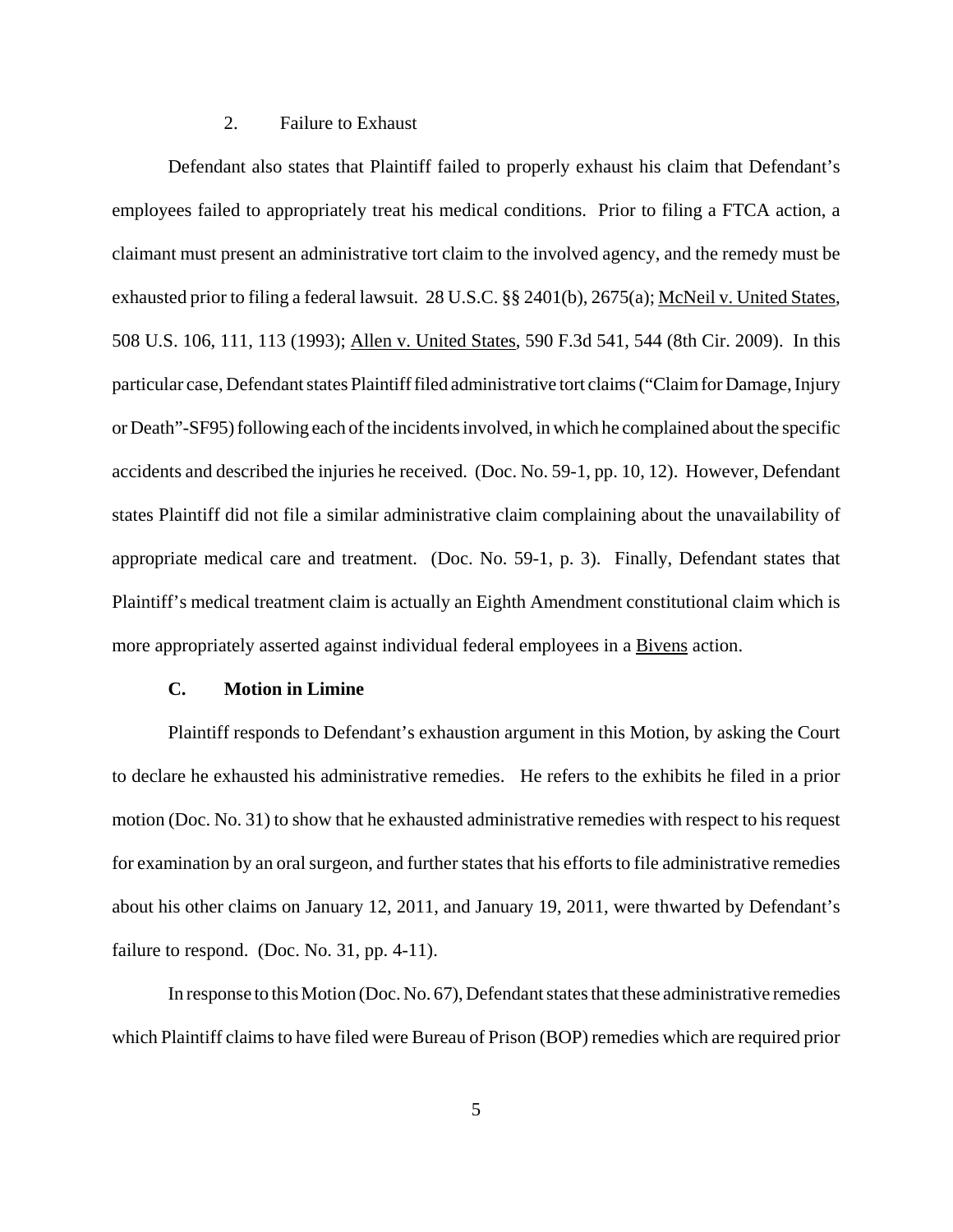to filing suits for constitutional violations in Bivens actions, and that the FTCA remedies are different and governed by 28 C.F.R. 543.30-540.32. Defendant states that inmates must exhaust Bivens and FTCA claims separately, and that exhaustion of one claim does not exhaust another, citing King v. United States, 2010 WL 5525362, \*3 (E.D.Ark. 2010), adopted 2011 WL 39140 (E.D.Ark. 2011), aff'd 417 Fed.Appx. 609 (8th Cir. 2011). Therefore, Defendant states Plaintiff's medical claim against it should be dismissed for failure to exhaust the appropriate administrative remedies.

### **D. Analysis**

## 1. Exhaustion

The Court finds that Plaintiff failed to exhaust his medical treatment claim against Defendant, pursuant to FTCA requirements. As noted by Defendant, in order to file an action against the United States for injuries caused by the negligent or wrongful act of a government employee acting within the scope of his or her employment, one must first present the claim "to the appropriate Federal agency" and the claim "shall have been finally denied by the agency in writing." 28 U.S.C. § 2675(a). Furthermore, procedures for filing such claims are provided in 28 C.F.R. §§ 543.30-543.32. In this particular case, it is clear that Plaintiff was aware of these procedures, as he filed claims based on both the April 18, 2008 and February 21, 2008 incidents (Doc. No. 59-1, pp. 10, 12). Those claims were based on the occurrences of the accidents and the injuries received at the time. In addition, in the claim filed on June 28, 2010 for the February 21, 2010 incident, Plaintiff states, "I certify that the amount of the claim covers only damages and injuries caused by the accident above...." (Emphasis added.) Plaintiff does not claim that he filed a subsequent "Claim for Damage, Injury or Death" with respect to the subsequent alleged inadequate medical care and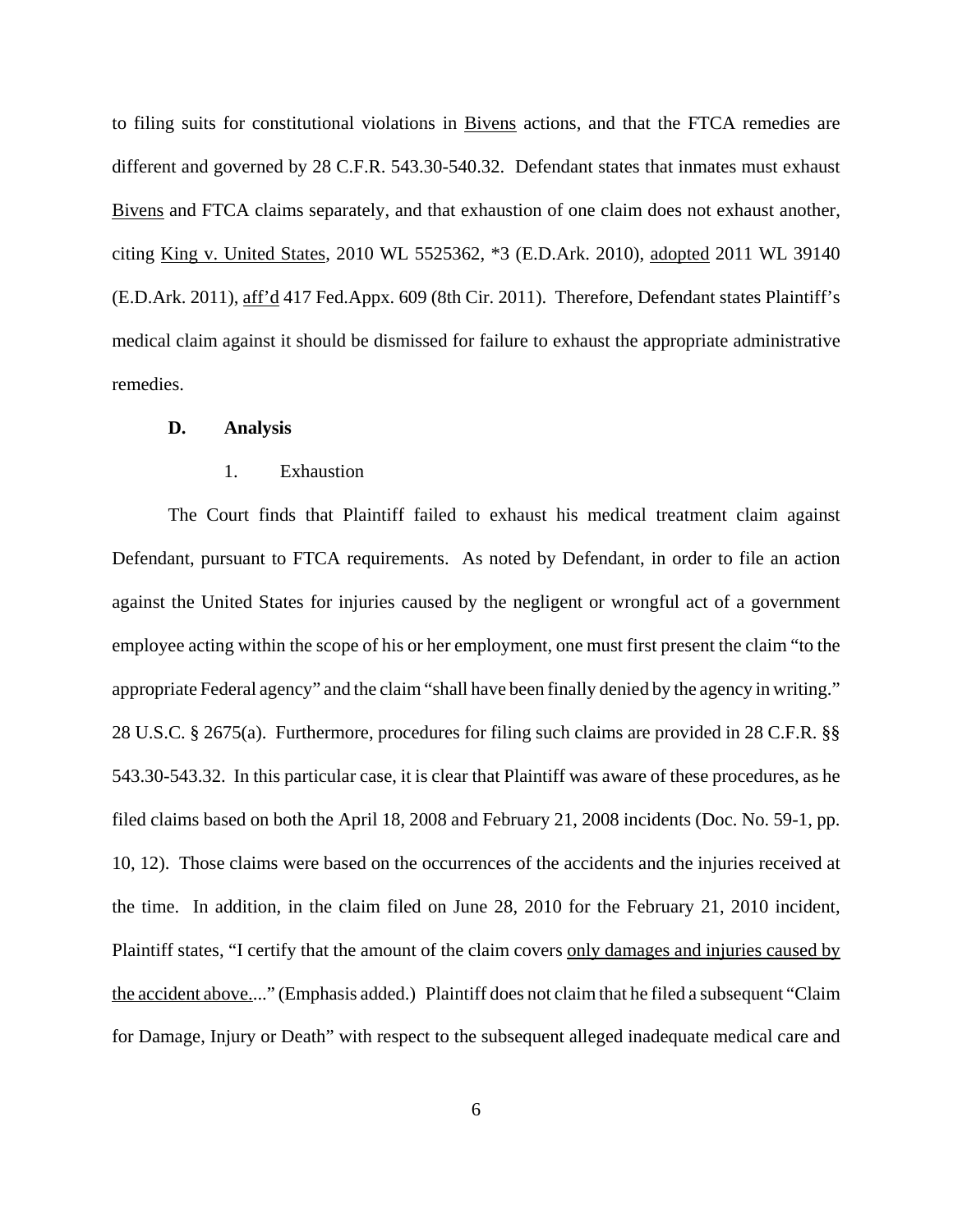treatment. In addition, the administrative claims Plaintiff states he filed in January, 2011, relating to his knee and shoulder injuries, were filed pursuant to the BOP remedy program, which is different from the FTCA remedy program. As noted by Defendants in their Response to Plaintiff's Motion in Limine, Bivens claims (ie: allegations of inadequate medical care in violation of the Eighth Amendment) cannot be asserted in a FTCA action against the United States. See FDIC v. Meyer, 510 U.S. 471, 477-78 (1994); Buford v. Runyon, 160 F.3d 1199, 1203 (8th Cir. 1998). In addition, the BOP remedies filed by Plaintiff were filed after the filing of this lawsuit, and the Prison Litigation Reform Act (PLRA) requires that administrative remedies be completely exhausted prior to the filing of a (Bivens) lawsuit. 42 U.S.C. § 1997e. Therefore, the Court finds that Plaintiff failed to properly exhaust his administrative remedies with respect to his FTCA claim for inadequate medical care and treatment. 2. FTCA claims for falls

The Court finds that no material dispute of fact exists and that Defendant is entitled to judgment as a matter of law on Plaintiff's claims based on these two incidents. As stated earlier, the party moving for summary judgment "bears the initial burden of identifying 'those portions of the pleadings, depositions, answers to interrogatories, and admissions on file, together with the affidavits, if any, which it believes demonstrate the absence of a genuine issue of material fact.'" Webb v. Lawrence County, 144 F.3d 1131, 1134 (8th Cir. 1998), quoting Celotex Corp. v. Catrett, 477 U.S. 317, 323 (1986) (other citations omitted). "Once the moving party has met this burden, the non-moving party cannot simply rest on mere denials or allegations in the pleadings; rather, the non-movant '**must set forth specific facts showing that there is a genuine issue for trial.**'" Id. at 1135. (Emphasis added.) However, in this case, Plaintiff offers no evidence to support a prima facie case of negligence against the Defendant with respect to the occurrence of either incident.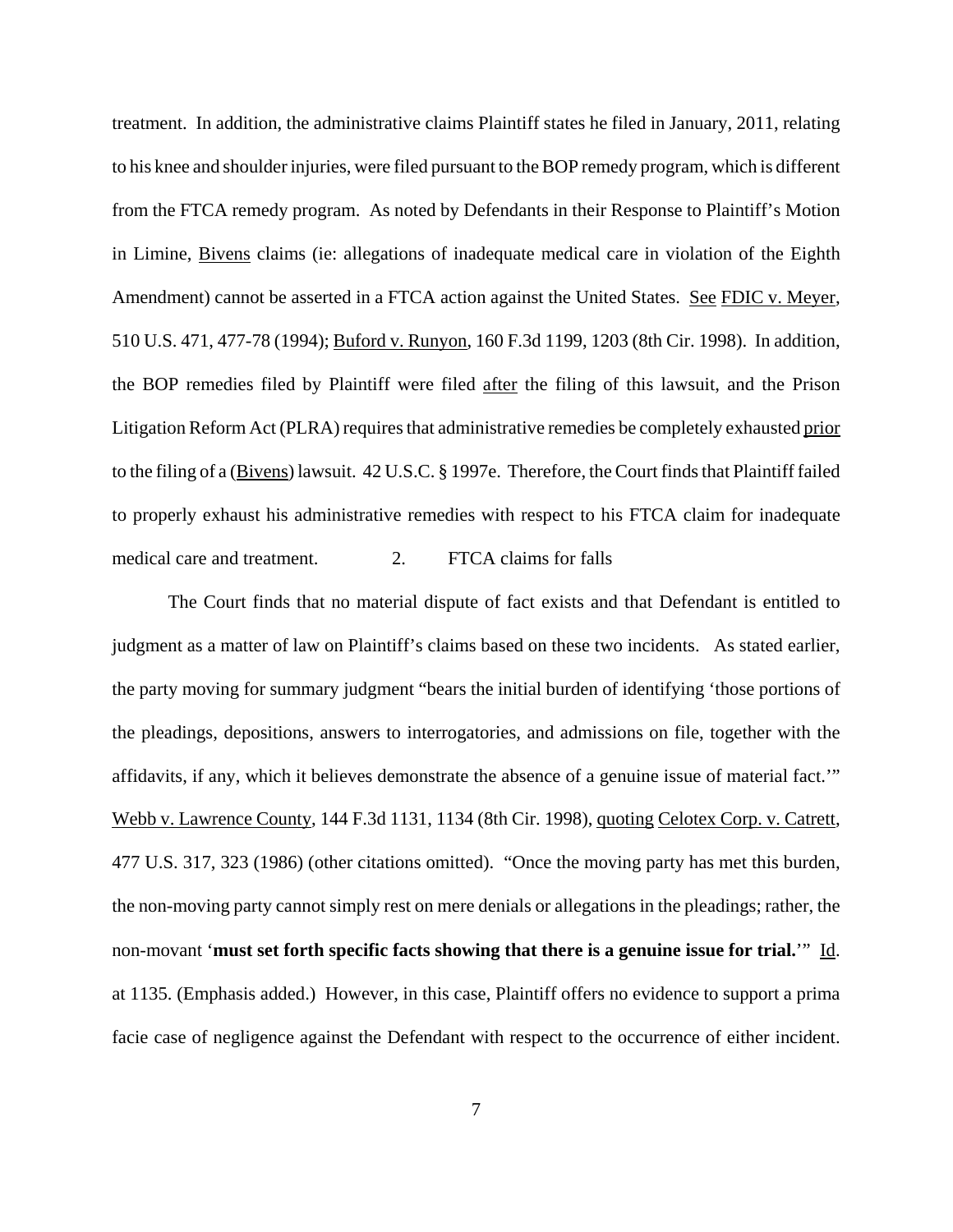With respect to the first incident, Plaintiff admits that thirty minutes prior to his fall, the floor was dry and clear. (Doc. No. 53, p. 11.) He also admits no employees were cleaning in the area at the time of his fall. Id. The Court finds that Plaintiff fails to provide any evidence to show that the substance on the floor at the time of the fall was the result of negligence by one of Defendant's employees, or that it had been present on the floor for such a length of time that Defendant reasonably should have known about it. See Fayetteville Diagnostic Clinic, 344 Ark. at 495, 42 S.W.3d at 423. He does not offer to provide any witness statements concerning the origin of the substance on the floor. In addition, as stated in Fayetteville Diagnostic, "[t[he mere fact that a person slips and falls does not give rise to an inference of negligence." Id.

In Conway v. Ellison Enterprises, Inc., the plaintiff sued Defendant grocery store owner after she slipped and fell on a grape in one of its stores. 93 Ark. App. 135, 217 S.W.3d 175 (2005). After noting the requirements for proving negligence, the court stated, "[i]n virtually every case involving a fall, the plaintiff will describe a floor as slick or slippery, and this alone is not sufficient to support a case for negligence....Possible causes of a fall, as opposed to probable causes, do not constitute substantial evidence of negligence....Moreover, the doctrine of *res ipsa loquitur* is inapplicable in slip-in-fall cases." Id., 93 Ark. App. at 143, 217 S.W.3d at 180 (citations omitted.)

Similarly, in this case, Plaintiff does not provide evidence to show that Defendant breached a duty of care which caused his slip and fall, and appears instead to rely on *res ipsa loquitur* to support his claim that because the accident occurred, Defendant must have been negligent.

With respect to the second incident, Plaintiff claims Defendant was negligent because only two small screws were found to hold the chair into place. However, Plaintiff provides no evidence (such as an expert opinion) to show that two screws were insufficient, that Defendant knew that the